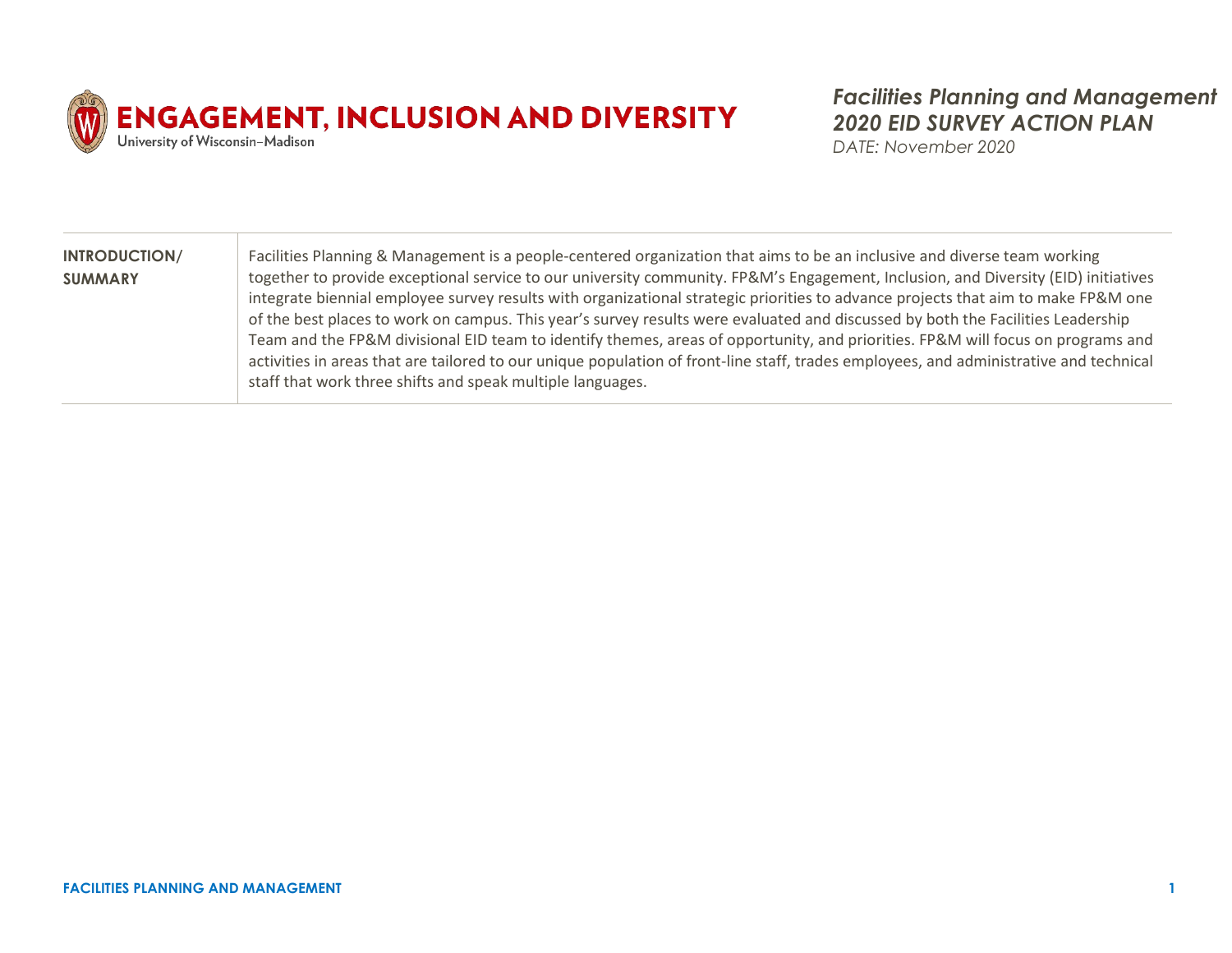| <b>2018 Priorities and Activities</b><br>Build capacity and skills for leadership, managers and supervisors to be effective in their roles and to be accessible and accountable to employees<br>$\overline{1}$<br>Develop a comprehensive leadership and management development program, including ongoing leadership development for all leadership roles.<br>$\bullet$ |                                                                                                                                                                                                                                                                                                                                                                                                                                                                                                                                                                                                                                                                                                                                                                                                                                                                                                                                                                                                                                                                                                                                                                                                                                                                                                                                                                                                                                                                                                                                                                        |  |  |
|--------------------------------------------------------------------------------------------------------------------------------------------------------------------------------------------------------------------------------------------------------------------------------------------------------------------------------------------------------------------------|------------------------------------------------------------------------------------------------------------------------------------------------------------------------------------------------------------------------------------------------------------------------------------------------------------------------------------------------------------------------------------------------------------------------------------------------------------------------------------------------------------------------------------------------------------------------------------------------------------------------------------------------------------------------------------------------------------------------------------------------------------------------------------------------------------------------------------------------------------------------------------------------------------------------------------------------------------------------------------------------------------------------------------------------------------------------------------------------------------------------------------------------------------------------------------------------------------------------------------------------------------------------------------------------------------------------------------------------------------------------------------------------------------------------------------------------------------------------------------------------------------------------------------------------------------------------|--|--|
|                                                                                                                                                                                                                                                                                                                                                                          | Identify and focus on the top 3-5 most important core competencies for managers and leaders. Build on existing campus resources to meet FP&M-specific<br>Unconscious Bias video (60% completion), PMDP (48% completion), Hostile & Intimidating Behavior Policy & Process (80% completion)). Discussions about                                                                                                                                                                                                                                                                                                                                                                                                                                                                                                                                                                                                                                                                                                                                                                                                                                                                                                                                                                                                                                                                                                                                                                                                                                                         |  |  |
| process has not been completed.                                                                                                                                                                                                                                                                                                                                          |                                                                                                                                                                                                                                                                                                                                                                                                                                                                                                                                                                                                                                                                                                                                                                                                                                                                                                                                                                                                                                                                                                                                                                                                                                                                                                                                                                                                                                                                                                                                                                        |  |  |
|                                                                                                                                                                                                                                                                                                                                                                          | Create a series of open forums and facilitated listening sessions so that employees can interact directly with the AVC and directors. Forums were held.                                                                                                                                                                                                                                                                                                                                                                                                                                                                                                                                                                                                                                                                                                                                                                                                                                                                                                                                                                                                                                                                                                                                                                                                                                                                                                                                                                                                                |  |  |
| results for possible causes of low response rates.                                                                                                                                                                                                                                                                                                                       | Create a method for evaluating units with low survey results to determine root causes and implement solutions as appropriate. AVC Office reviewed survey                                                                                                                                                                                                                                                                                                                                                                                                                                                                                                                                                                                                                                                                                                                                                                                                                                                                                                                                                                                                                                                                                                                                                                                                                                                                                                                                                                                                               |  |  |
|                                                                                                                                                                                                                                                                                                                                                                          |                                                                                                                                                                                                                                                                                                                                                                                                                                                                                                                                                                                                                                                                                                                                                                                                                                                                                                                                                                                                                                                                                                                                                                                                                                                                                                                                                                                                                                                                                                                                                                        |  |  |
|                                                                                                                                                                                                                                                                                                                                                                          | Create expectations for employees to review, evaluate, and share knowledge and lessons learned from training and professional development events.                                                                                                                                                                                                                                                                                                                                                                                                                                                                                                                                                                                                                                                                                                                                                                                                                                                                                                                                                                                                                                                                                                                                                                                                                                                                                                                                                                                                                      |  |  |
| ceremony despite COVID-19.                                                                                                                                                                                                                                                                                                                                               | Create informational resources for employees to increase understanding of how career development and advancement works at the university. Updated<br>Inside FP&M Training webpage to highlight the new UW Professional Development resources and the FP&M Training Course Calendar which highlights UW<br>& LinkedIn Learning courses sorted by FP&M's Criteria for Success (behavioral competencies). These resources and tools were highlighted in each FP&M<br>Employee Newsletter and in bi-weekly Supervisor Update meetings. Partnered with AIMS to design and purchase a 20-unit portable laptop cart to enable<br>technology training on Basic Workplace Computer Skills, Basic Excel - Level 1 and 2, Intro to Outlook - Level 1 and 2 and Assetworks. Added these classes<br>to the FP&M Training Course Calendar and delivered training to new employees in their first 30 days. Also used the laptops to deliver New Employee<br>Create permanent structures to sustain the newly created divisional employee recognition program. The divisional employee recognition program is<br>generally supported, and it is anticipated it will be sustained long term. In summer 2020 the divisional awards were successfully announced in a virtual<br>Expand the employee recognition program to the department and unit levels. While some units and departments do undertake employee recognition, the<br>Educate and engage employees in how to recognize others and how to receive recognition. FPM has increased divisional recognition efforts, including |  |  |
|                                                                                                                                                                                                                                                                                                                                                                          |                                                                                                                                                                                                                                                                                                                                                                                                                                                                                                                                                                                                                                                                                                                                                                                                                                                                                                                                                                                                                                                                                                                                                                                                                                                                                                                                                                                                                                                                                                                                                                        |  |  |
|                                                                                                                                                                                                                                                                                                                                                                          | Update outdated policies/procedures and train employees; establish clear expectations for how supervisors consume, understand, apply, and transmit<br>policy/procedure information; and, establish clear expectations for how employees consume, understand, and follow policies and procedures. In the last<br>two years the primary focus has been on policy and process training for Supervisors (Recruiting & Selection which included the Unconscious Bias video<br>(60% completion), PMDP (48% completion), Hostile & Intimidating Behavior Policy & Process (80% completion)). The new FP&M employee newsletter points<br>Establish clear expectations for the type, frequency, and deadlines for the translation of employee materials, including policies. Expectations have not yet                                                                                                                                                                                                                                                                                                                                                                                                                                                                                                                                                                                                                                                                                                                                                                          |  |  |
| $\bullet$<br>$\bullet$<br>2)<br>$\bullet$<br>$\bullet$<br>3)<br>$\bullet$<br>$\bullet$<br>$\bullet$<br>$\bullet$                                                                                                                                                                                                                                                         | needs and objectives. In the last two years the primary focus has been on policy and process training (Recruiting & Selection which included the<br>core competencies and tools to assess have been had with OHR Learning & Talent Development and FP&M, especially around EID competencies but the<br>Provide professional development and training opportunities for employees to build their skills and grow in their roles.<br>While some departments and units do share out training results the expectation has not been widely developed across the division.<br>Orientation to Custodial staff, Benefits Enrollment and professional development training for Grounds and Physical Plant.<br>Employees are aware of promotional opportunities and are recognized for their work<br>division has not broadly expanded departmental and unit recognition programs.<br>employee shouts outs, to create a culture of recognition.<br>4) Policies are widely known, are accessible and are applied equitably to employees<br>to policies and since the COVID-19 pandemic, applicable policies have been reviewed in the bi-weekly Supervisor Update meeting.<br>been broadly set, but translation efforts have improved, including implementation of the WhatsApp translation service.                                                                                                                                                                                                                                                                              |  |  |

 $\sim$